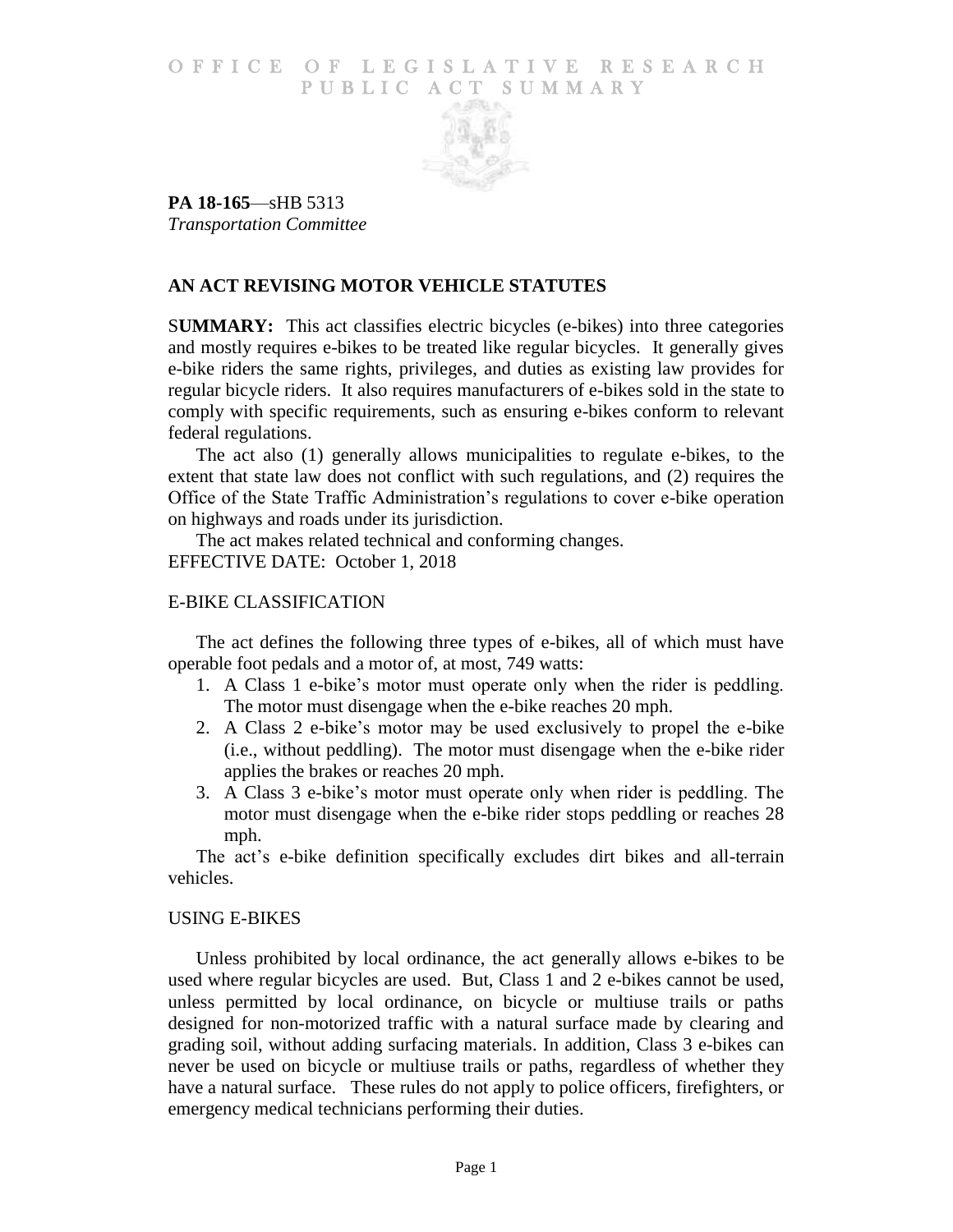E-bike riders and passengers must wear a helmet meeting the minimum specifications applicable to bicycle helmets. Class 3 e-bike riders must be at least age 16 (but there are no age restrictions for passengers).

## STANDARDS FOR E-BIKE MANUFACTURERS

Beginning January 1, 2019, the act requires manufacturers of e-bikes sold in the state to:

- 1. ensure that the e-bikes conform to relevant federal regulations concerning bicycles;
- 2. attach a conspicuous label to each e-bike, listing its classification, maximum speed, and motor wattage;
- 3. equip Class 3 e-bikes with a miles-per-hour speedometer;
- 4. ensure Class 1 e-bike motors disengage when the rider stops pedaling or reaches a speed of 20 mph;
- 5. ensure Class 2 e-bike motors disengage when the rider applies the brakes or reaches a speed of 20 mph; and
- 6. ensure Class 3 e-bike motors disengage when the rider stops pedaling or reaches a speed of 28 mph.

## STATE AND LOCAL REGULATION

The act generally authorizes the Office of the State Traffic Administration to regulate e-bikes within its jurisdiction (i.e., on state highways and roads on stateowned property). The office already had this authority with respect to regular bicycles.

Existing law requires the office to adopt regulations governing highways and roads in its jurisdiction, including the operation of motor vehicles and bicycles. The act additionally requires these regulations to cover e-bike operation.

Existing law grants municipalities authority to regulate regular bicycles, as long as the ordinances do not conflict with state laws or regulations. The act extends this authority to allow municipalities to regulate e-bikes. Thus, among other things, municipalities can adopt ordinances requiring annual licensing of ebikes or requiring the registration of e-bike sales and ownership changes.

# CONFORMING CHANGES TO TREAT E-BIKES LIKE REGULAR **BICYCLES**

The act makes conforming changes to treat e-bikes like regular bicycles. Among other things, it:

- 1. exempts e-bikes from emissions inspections,
- 2. requires e-bike riders to comply with driving laws applicable to bicycles (e.g., signaling before turning),
- 3. requires motor vehicle operators to treat e-bikes like regular bicycles (e.g., when passing),
- 4. imposes a 100% surcharge on fines for certain moving violations involving a motor vehicle and an e-bike,